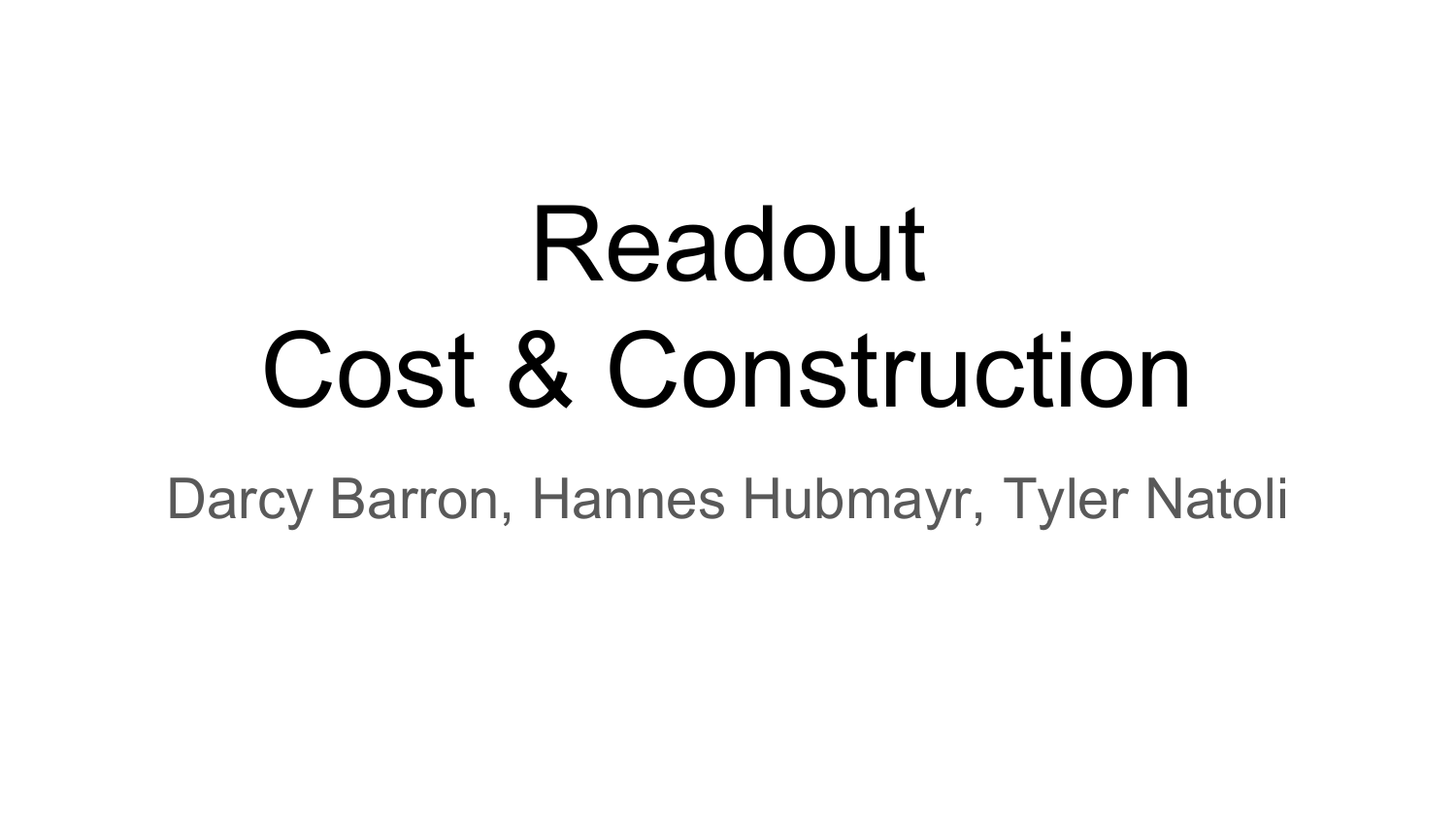## FDM (Frequency Domain Multiplexing)

#### **Pros**

- Known cost structure
- Proven end-to-end at Stage 2 (PB-1, SPTPol, 'legacy DfMux')
- Proven w/ large focal planes in Stage 3 (SPT-3G 15k detectors), reasonably scales to ~50k detector focal plane
	- No power dissipated at mK stage
	- Thermal loads from readout components and wiring subdominant at all temp stages
- Cons
	- Complex assembly process
		- Tedious, time consuming for assembly and testing
	- $\circ$  Requires high resistance TES ( $\sim$  1 Ohm) due to parasitic impedances in series
		- Lower responsivity makes current noise sources in readout harder to overcome
		- More difficult to achieve high loop gain, good linearity
	- Susceptible to environmental noise (EMI, grounding)

#### ● **Known cost structure**

- Cost to readout 300k detectors with 68x FDM: ~\$11.5M (Brute projection using SPT-3G 68x FDM tech)
	- ~\$5.5M Warm Electronics
	- $\blacksquare$  ~\$2.8M Squids
	- $\blacksquare$  ~\$3.2M = Flex cables, striplines, LC boards & chips, wire harness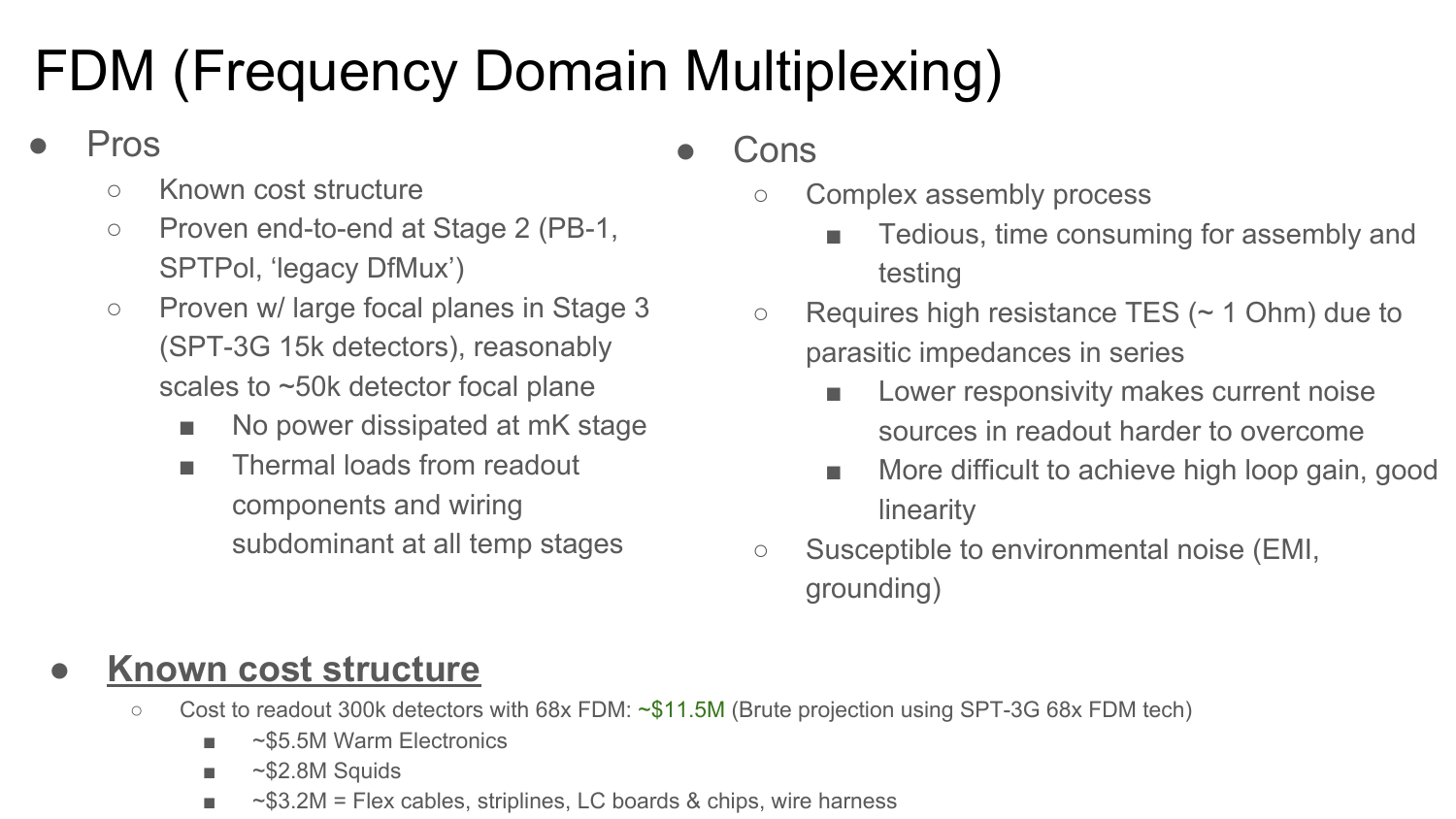## TDM (Time Domain Multiplexing)

#### **Pros**

- Known cost structure
- Proven at Stage 2 (BICEP, ACTPol) and Stage 3 (BICEP Array, AdvACTPol)
- High yield fab

#### **Cons**

- Complex assembly process
	- High wirebond count
- More SQUIDs than uMUX
	- More fab
- More power on 4K stage from amplifiers (?)
	- Could increase cooling requirements

- Cost with 66x TDM (notional costing):
	- SQUID multiplexer fabrication: ~\$12.2M
	- SQUID array amplifier fabrication: ~\$1.1M
	- Room temperature electronics: ??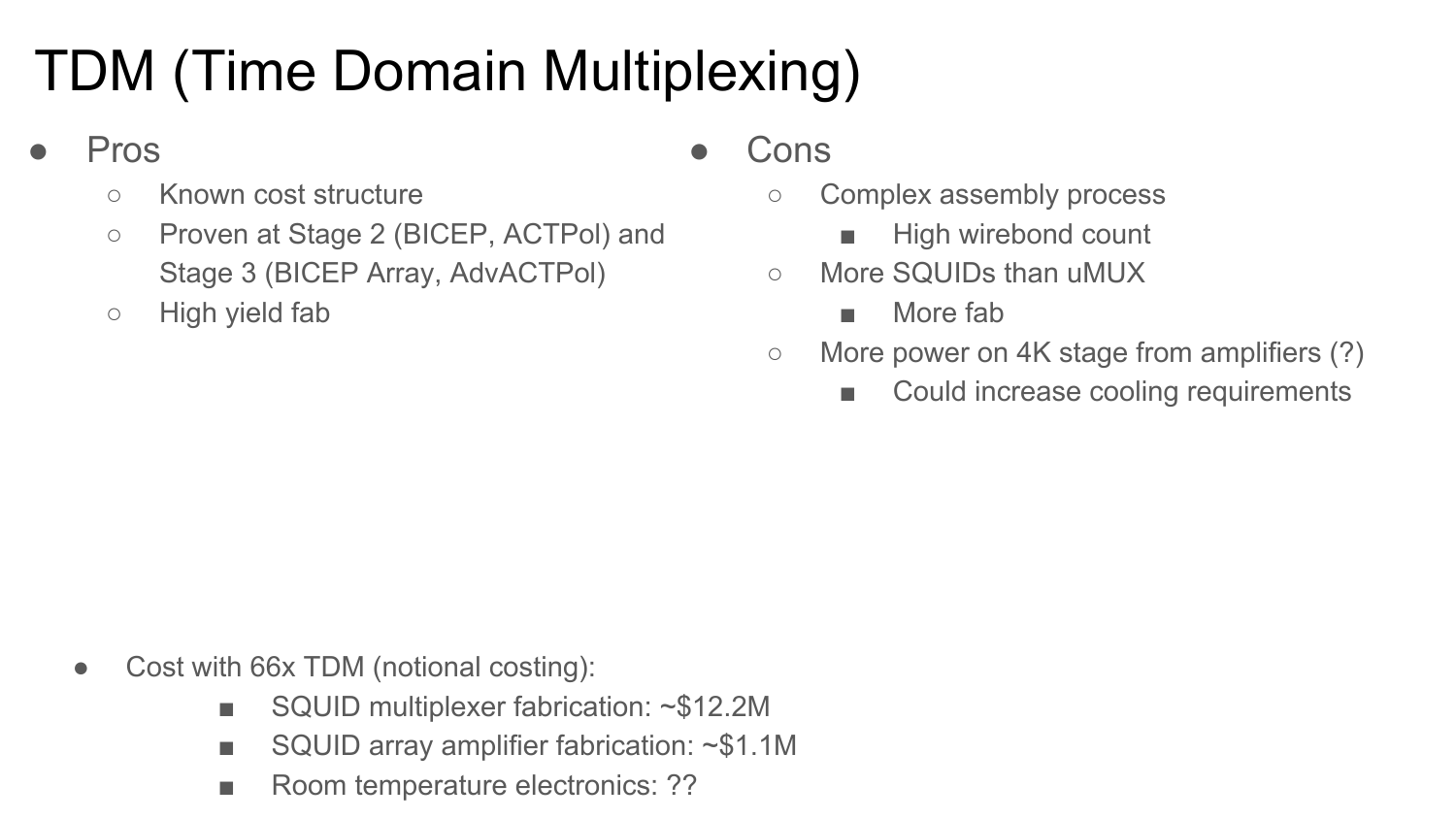### μmux (microwave multiplexing)

#### **Pros**

- Fabrication cost structure is known
- Simplest SQUID fab of all three
- Less complex assembly
- Scalable to high MUX factor (~2000) and 100k detector focal plane
- Wiring thermal loads comparable or lower than other designs

#### Cons

- Less known cost structure
	- Simons Obs planned, not demoed yet
- Warm electronics power consumption (?)
- Design and implementation cost unknown
- More power on 4K stage from amplifiers (?)
	- Could increase cooling requirements

- **Microwave Multiplexing (μmux) (notional)** 
	- Multiplexer fabrication: \$20/channel = \$6M
	- LNAs: ~\$2k/multiplexing unit, assuming 2000x -> \$300k
	- Room Temperature Electronics: \$5-6M